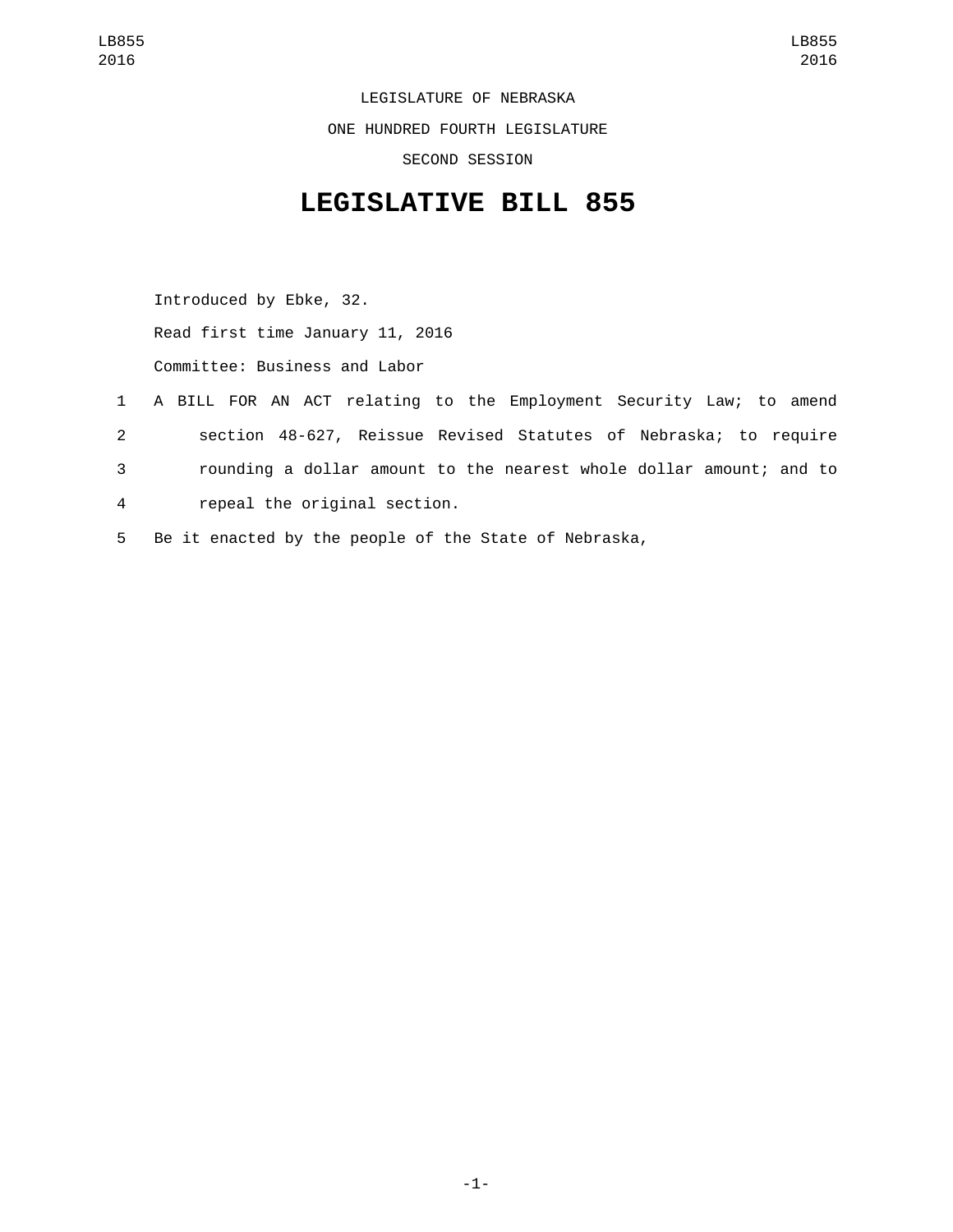Section 1. Section 48-627, Reissue Revised Statutes of Nebraska, is 2 amended to read:

 48-627 An unemployed individual shall be eligible to receive benefits with respect to any week, only if the Commissioner of Labor 5 finds:

 (1) He or she has registered for work at, and thereafter continued to report at, an employment office in accordance with such rules and regulations as the commissioner may prescribe, except that the commissioner may, by rule and regulation, waive or alter either or both of the requirements of this subdivision as to individuals attached to regular jobs and as to such other types of cases or situations, with respect to which he or she finds that compliance with such requirements, would be oppressive, or would be inconsistent with the purposes of the Employment Security Law, except that no such rule or regulation shall 15 conflict with section 48-623;

 (2) He or she has made a claim for benefits, in accordance with 17 section 48-629;

 (3) He or she is able to work and is available for work. No individual, who is otherwise eligible, shall be deemed ineligible, or unavailable for work, because he or she is on vacation without pay during such week, if such vacation is not the result of his or her own action as distinguished from any collective action by a collective-bargaining agent or other action beyond his or her individual control, and regardless of whether he or she has not been notified of the vacation at the time of his or her hiring. An individual who is otherwise eligible shall not be deemed unavailable for work or failing to engage in an active work search solely because such individual is seeking part-time work if the majority of the weeks of work in an individual's base period include part-time work. For purposes of this subdivision, seeking only part-time work shall mean seeking less than full-time work having comparable hours to the individual's part-time work in the base period, except that the

-2-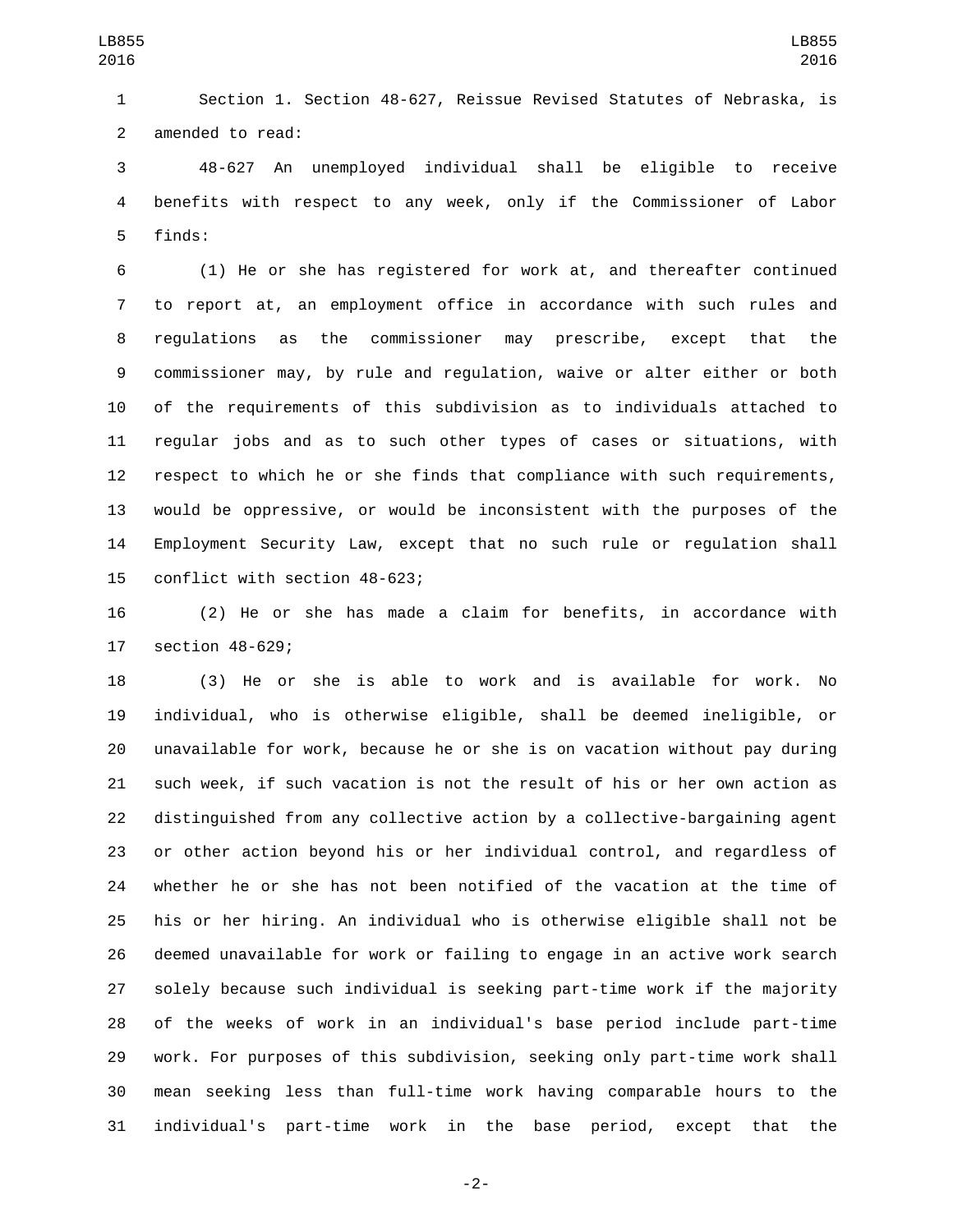individual must be available for work at least twenty hours per week. Receipt of a non-service-connected total disability pension by a veteran at the age of sixty-five or more shall not of itself bar the veteran from benefits as not able to work. An otherwise eligible individual while engaged in a training course approved for him or her by the commissioner shall be considered available for work for the purposes of this section. An inmate in a penal or custodial institution shall be considered unavailable for work for purposes of this section;8

 (4) He or she has been unemployed for a waiting period of one week. No week shall be counted as a week of unemployment for the purpose of this subdivision (a) unless it occurs within the benefit year, which includes the week with respect to which he or she claims payment of benefits, (b) if benefits have been paid with respect thereto, or (c) unless the individual was eligible for benefits with respect thereto, as provided in sections 48-627 and 48-628, except for the requirements of this subdivision and of subdivision (6) of section 48-628;

 (5)(a) For any benefit year beginning on or after January 1, 2006, he or she has, within his or her base period, been paid a total sum of wages for employment by employers equal to not less than two thousand five hundred dollars, of which sum at least eight hundred dollars has been paid in each of two quarters in his or her base period, and subsequent to filing the claim which establishes the previous benefit year, the individual has earned wages in insured work of at least six times his or her weekly benefit amount for the previous benefit year.

 (b) For any benefit year beginning on or after July 1, 2011, he or she has (i) within his or her base period, been paid a total sum of wages for employment by employers equal to not less than three thousand seven hundred seventy dollars, of which sum at least one thousand eight hundred fifty dollars has been paid in one quarter in his or her base period and eight hundred dollars has been paid in a second quarter of his or her base period, and (ii) subsequent to filing the claim which establishes

-3-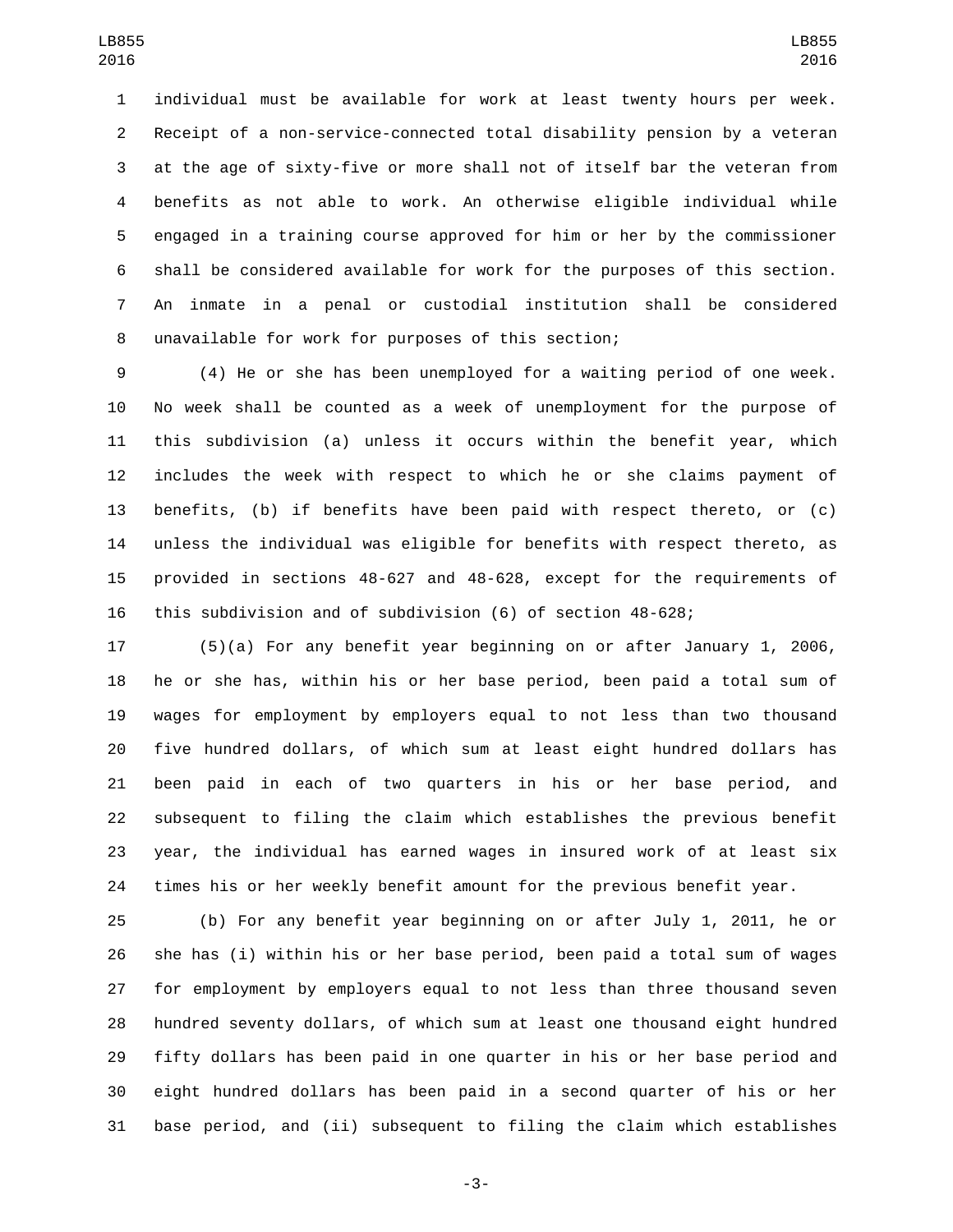the previous benefit year, earned wages in insured work of at least six times his or her weekly benefit amount for the previous benefit year. Commencing January 1, 2012, and each January 1 thereafter, the amount which an individual is required to earn within his or her base period shall be adjusted annually. The adjusted amount shall be equal to the then current amount adjusted by the cumulative percentage change in the Consumer Price Index for All Urban Consumers published by the Federal Bureau of Labor Statistics for the one-year period ending on the previous September 30. If such adjusted amount is not a whole dollar amount, the adjusted amount shall be rounded down to the nearest whole dollar amount. (c) For the purposes of this subdivision (5), (i) for the determination of monetary eligibility, wages paid within a base period shall not include wages from any calendar quarter previously used to establish a valid claim for benefits, (ii) wages shall be counted as wages for insured work for benefit purposes with respect to any benefit year only if such benefit year begins subsequent to the date on which the employer, by whom such wages were paid, has satisfied the conditions of section 48-603 or subsection (3) of section 48-661, with respect to becoming an employer, and (iii) with respect to weeks of unemployment beginning on or after January 1, 1978, wages for insured work for benefit purposes with respect to any benefit year shall include wages paid for 22 services as defined by subdivision  $(4)(a)$ ,  $(b)$ ,  $(c)$ , or  $(d)$  of section 48-604 to the extent that such services were not services in employment under subdivision (4)(a) of section 48-604 or section 48-661 immediately prior to September 2, 1977, even though the employer by whom such wages 26 were paid had not satisfied the conditions of subdivision  $(8)$ ,  $(9)$ ,  $(10)$ , or (11) of section 48-603 with respect to becoming an employer at the time such wages were paid except to the extent that assistance under Title II of the federal Emergency Jobs and Unemployment Assistance Act of 30 1974 was paid on the basis of such services; and

(6) He or she is participating in reemployment services at no cost

-4-